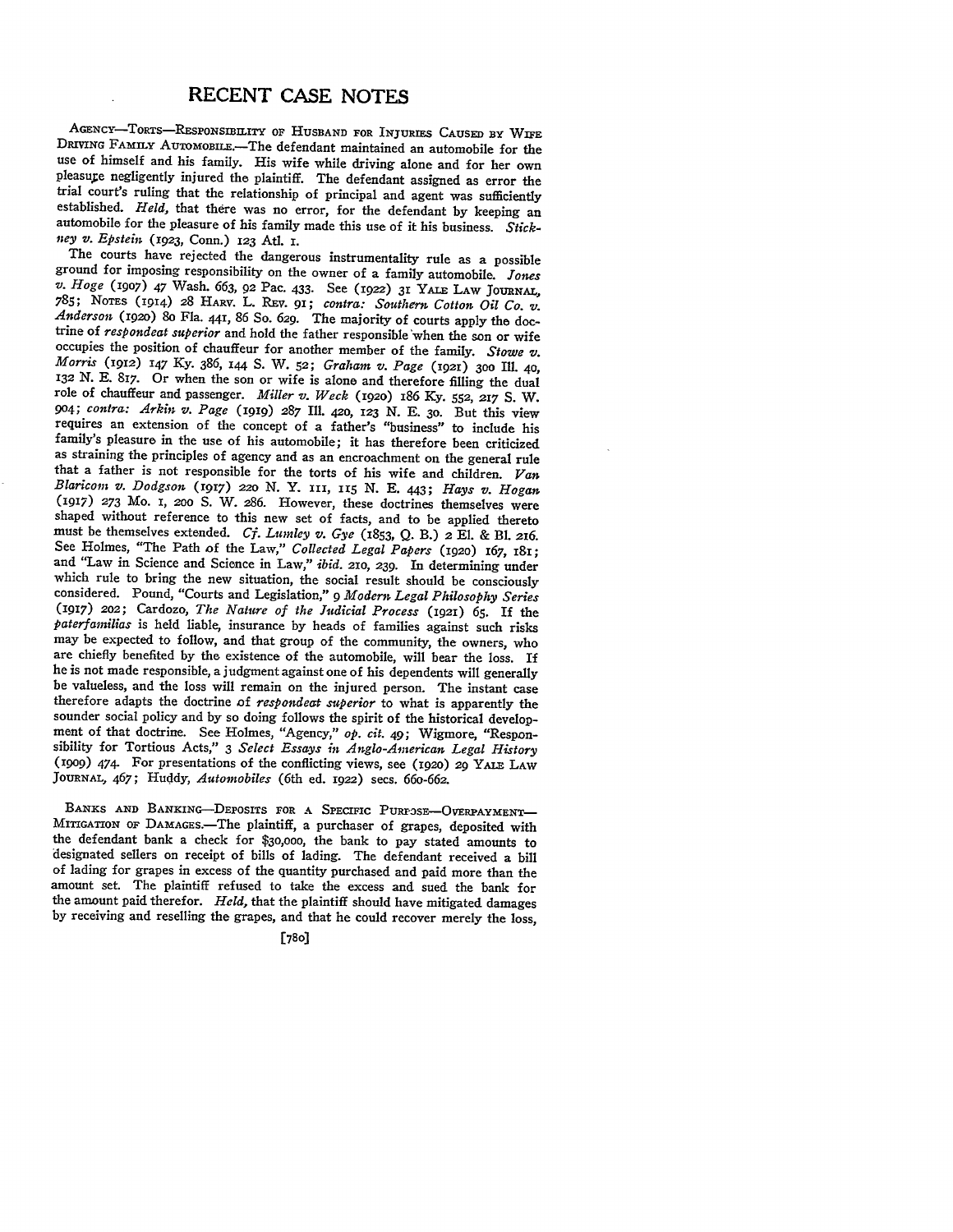if any, caused **by** the bank's act. *Kornblum v. Bank of Italy* **(1923,** Calif. **App.)** 222 Pac. 143.

A specific deposit must be used only for the designated purposes. *Dolph v. Cross* (1911) **153** Iowa, *289,* **133** N. W. *669; Union Trust & Savings Bank v. Southern Traction Co.* **(1922,** C. C. A. 7th) **283** Fed. 5o. Thus, it may not be used in payment of an existing debt of the depositor arising out of other transactions. *Southern Exch. Bank v. Pope* (1921, Ga.) 108 S. E. 551. And the documents against which payment is made must correspond in all respects with the terms of the letter of credit established, to be a valid charge against it. *Brazilian & Portuguese Bank v. British & American Exchange Banking Corp.* (1868, Exch.) 18 L. T. R. 823; Ward, *American Commercial Credits* **(1922) 257; COMMENTS** (1924) **33** YALE LAW **JouRNAL.,** 651. If then a bank pays against unauthorized documents, the so-called "duty" to mitigate damages must logically be placed upon it. See *Imbrie v. Nagae & Co.* **(1921, 2d** Dept.) 196 App. Div. 38o, 187 N. Y. Supp. 692. And there seem to be no sound reason for applying a different rule where a bank overpays under an established credit, whether or not the credit be evidenced by letter. A buyer is privileged, as against his seller, to reject goods in excess of the amount contracted for. *Iron Cliffs. Co. v. Buld* (1879) 42 Mich. 86, 3 N. W. 269; Uniform Sales Act, sec. 44 (2).. He owes his seller no "duty" to receive the goods and mitigate damages; so to hold would make him liable in an action for refusal to accept *Rock v. Vandine* (1920) io6 Kan. 588, 189 Pac. 157; **COMMENTS (1923) 32** YALE LAW JoURNAL, 380. But the result in the instant case may be sustained on the facts. None of the purchases corresponded exactly with the figures designated in the instructions, and there was evidence that the plaintiff did not require the payment of the exact sum authorized for each seller named.

CONSTITUTIONAL LAW-SEPARATION OF POWERS-NATIONAL BANKS-POWER OF **STATE** TO PROHIBIT BRANcH BANKs.-A Missouri statute prohibited the establishment of branch banks. Mo. Rev. Sts. **1919,** sec. 11737. A proceeding in the nature of *quo warranto* was brought by the state to determine by what authority, under this statute, the national bank could establish and conduct a branch bank. Upon the overruling of a demurrer to the information, the case was appealed. *Held,* (three judges *dissenting)* that the statute validly applied to national banks and that the judgment be affirmed. *First National Bank of St. Louis v. Missouri* (1924, **U. S.)** 44 Sup. Ct. **213.**

Since a national bank acts under federal authority, no state legislation can incapacitate it or frustrate its purpose. *First National Bank v. California* (1923) **262** U. **S. 366,** 43 Sup. Ct. 6o2. And where Congress has acted it takes precedence over state legislation. *Davis v. Elmira Savings Bank* (1896) **<sup>161</sup> U. S. 275, 16 Sup. Ct. 502;** *In re Turner's Estate* **(1923) 277 Pa. 110, 120 Atl. 70r.** But national banks have never been expressly empowered to establish branch banks. (1911) 29 Opinions of the Atty. Gen. 81. When a bank acts beyond the powers granted **by** Congress, it subjects itself to that extent to state regulation. *First National Bank v. Commonwealth* (i9iI) **143 Ky.** 816, **137 S.** W. **518.** Similarly Congress has the power to pass a uniform bankruptcy act, but the states still retain the power to legislate provided no conflict with the national act results. *Mayer v. Hellman* (1875) 91 U. S. 497; *Old Town Bank of Baltimore v. McCormick* **(19o3) 96 Md.** 341, **53** At. 934. And when the nature of the case does not demand uniformity, the states may legislate as to interstate commerce in the absence of congressional action. *Willson v. Blackbird Creek Marsh Co.* (1829, **U. S.)** 2 Pet. **245;** *License Cases* (1847, **U.** *S.)* 5 How. **504;** Cooke, *The Pseudo-Doctrine of the Exclusiveness of the Power of Congress to Regulate Interstate Commerce* (19ii) **20** YALE LAw **JOURNAL, 2g7.** Or even as to national defense. *Gilbert v. Minnesota*

Ĩ.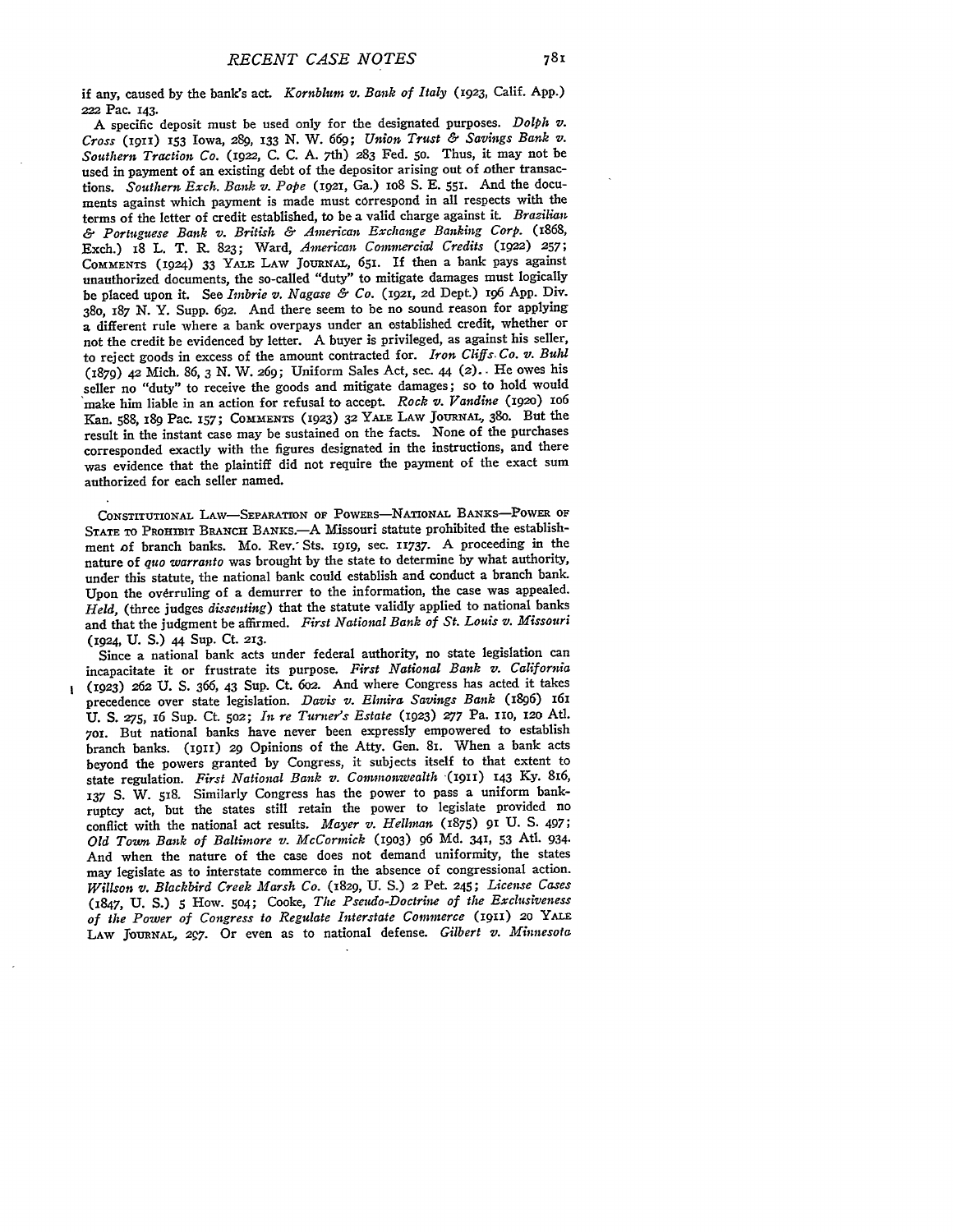**(1920)** 254 U. **S. 325,** 41 Sup. Ct 125; (I92I) ig MicH. L. REV. 87o. But these are all cases of powers expressly granted by our constitution. *A fortiori* should the states retain some control. where the power, as here to establish national banks, is merely implied. See *McCulloch v. Maryland* (18ig, U. S.) 4 Wheat 316. This is particularly so since Congress remains free to lay down a uniform rule which would place the matter beyond state control. *Cf. Farmers' National Bank v. Deering* (1875) 91 U. S. 29. Until Congress so acts the law as declared in the instant case is sound.

CONTRACTS-OPTIONS-FIRST PRIVILEGE TO PURCHASE.-The defendant leased certain premises to the plaintiff with the stipulation: "First privilege is extended to the said party of the second part to purchase said property at any time during the lease term at a price of \$5,500." The plaintiff tendered performance, and the defendant refused to convey on the ground that the clause did not give the plaintiff an absolute option to purchase, but only the first chance should the lessor decide to sell. The lessee sued for specific performance. *Held,* that the decree be for the plaintiff. *Tantum v. Keller* (1924, N. J. Ch.) 123 Atl. 299.

The language of the covenant is ambiguous, but it might have been construed as contemplating only an option conditional on the lessor's election to sell at all. *Schroeder v. Gemeinder* (1875) IO Nev. 355; see *Buckmaster v. Thompson* (1867) *36 N.* **Y. 558;** *Wells v. Fisher* (1923) **237** *N.* **Y. 79,** 142 **N. E.** 358; *cf. Reed* **v.** *Cambell* (x886, **CIL)** 43 *N.* **J.** Eq. 4o6, 4 Atl. 433 (first privilege to renew lease) **;** *Hill v. Prior* (1919) *79 N.* H. 188, io6 Atl. 641; *Cloverdale Co. v. Littlefield* (1921) 24o Mass. 129, 133 *N.* E. 565; *contra: Kastens v. Ruland* (1923, *N.* **J.) 12o** Atl. 21 (words construed as absolute option). That the price was made definite is not, as the court seems to think, conclusive against this interpretation. *McCormick v. Stephany* (igoo, Ch.) **61** *N.* **J.** Eq. 208, 48 Atl. **25;** *Burleigh v. Mactier* **(i919,** *N.* **J.** Ch.) io8 At. 84. An enforceable option must state all the terms of the contract in order to satisfy the statute of frauds. *Couch v. McCoy* (1905, S. D. W. Va.) 138 Fed. *696; Monahan v. Allen* (1913) 47 Mont. **75, 130** Pac. 768. But the price may be left to be determined by a bona fide offer of any third party. *Harper v. Runner* **(19o9) 85** Neb. 343, 123 **N.** W. 313; *Cummings v. Nielson* (1913) 42 Utah, 157, 129 Pac. 61g; *Adams v. Helburn* (1923, Ky.) **<sup>249</sup> S.** W. 543; see *Jones v. Moncrief-Cook Co.* (19o8) **25** Okla. **856,** io8 Pac. **403;** Fry, *Specific Performance* (6th ed. *1921)* 65. Again, the price may be left to be fixed by appraisers. *Lester Agricultural Chemical Works v. Selby* **(19o4,** Ch.) 68 *N.* **J. Eq.** 271, *59* Atl. 247; *Martin v. Van Sant* (1917) 99 Wash. io6, 168 Pac. **990.** An agreement to give the lessee the first privilege to purchase in case the lessor decides to sell is enforceable even against a purchaser from the lessor with notice. *Hayes v. O'Brien* (1894) **149** Ill. **403,** *37 N.* **E.** 73; *Slaughter v. Mallet Land & Cattle Co.* (9o5, **C. C. A.** 5th) **141** Fed. **282;** *Jurgenson V. Morris* (i92o, 2d Dept.) **194** App. Div. 92, **185 N.** Y. Supp. 386. But not where the terms are so indefinite that the "option" is a mere agreement to make an agreement. *Fogg v. Price* (1888) **145** Mass. 513, **14** *N.* **E.** 741; **(1923)** 33 **YALE** LAW **JOURNAL,** *97.*

EVIDENcE-ATTORNEY **AND** CLIENT-WAvER OF PaiviLEE.-The plaintiff, in a suit to recover the value of a car of corn, testified in his own behalf concerning certain communications made to his attorney. The attorney was later called as a witness and was questioned as to the subject matter of these communications. To this the plaintiff objected. Under Ohio Gen. Code, igio, sec. **11494** a witness who testifies on any subject waives his privilege as to that subject. The lower court sustained the objection. *Held,* that **by** "subject" was meant the subject of the controversy and that it was the intention of the legislature to include the subject matter of his testimony generally, and that the privilege was waived. *Spitzer v. Stillings* (1924, Ohio), i42N. **E.** 365.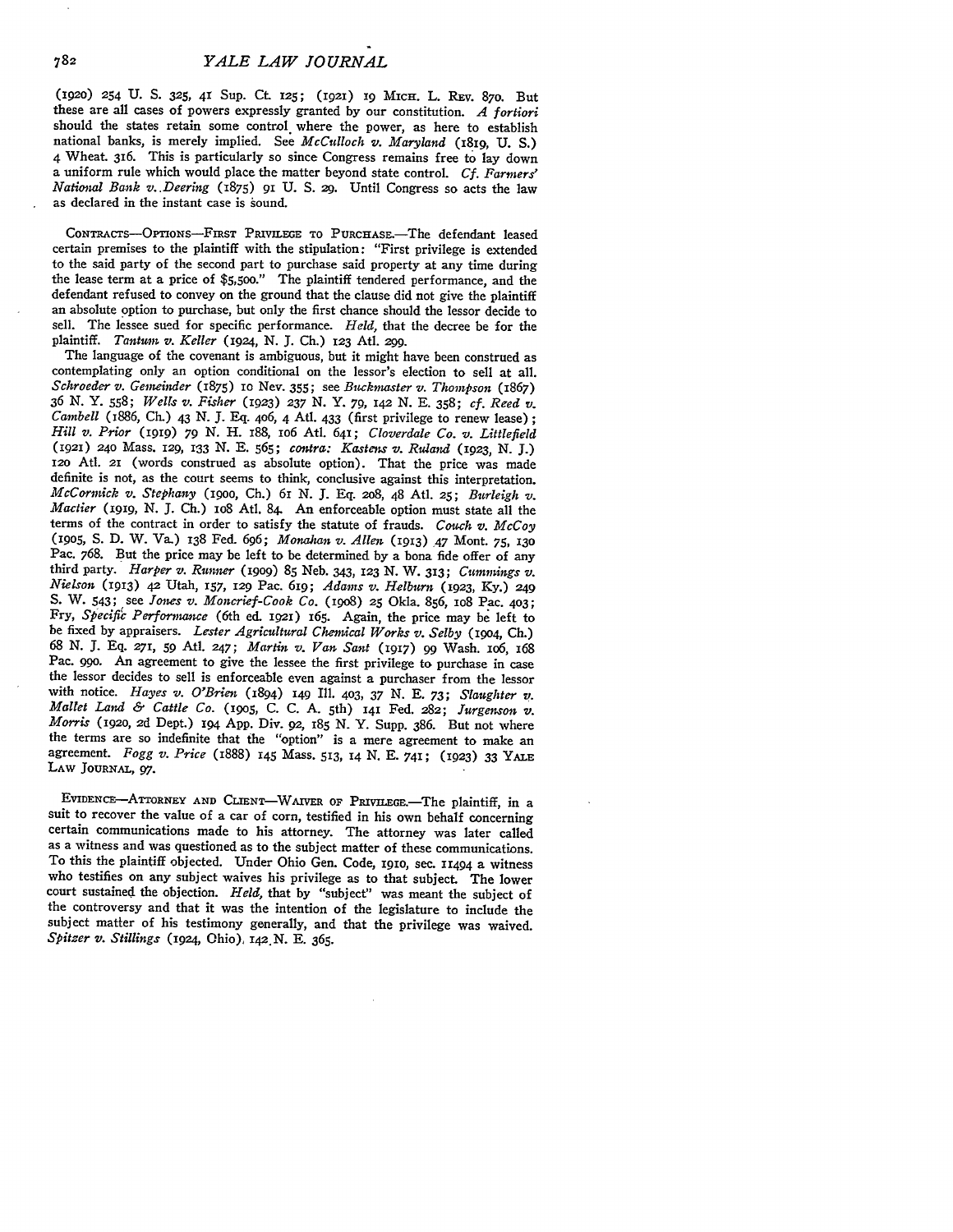The privilege existing between attorney and client was originally regarded as that of the attorney. *Anon.* (1693, K. B.) Skinner, 404. Its aim was to protect the honor of the attorney. See *Jones v. Countess of Manchester* (1673, K. B.) i Ventr. I97. In the first half of the eighteenth century the modern theory that the privilege was that of the client grew up beside the older one. **5** Wigmore, *Evidence* (2d ed. 1923) sec. 2290; *Wilson v. Rastall* (1792, K. B.) 4 T. R. 753. Early in the nineteenth century the privilege became that of the client alone. Wright v. Mayer (1801, Ch.) 6 Ves. Jr. 281. The change was made to promote a freedom of consultation **by** removing apprehension of disclosure **by** legal advisers. **5** Wigmore, *Evidence (2d* ed. **1923)** sec. 2291. This privilege, however, may be waived. *Hunt v. Blackburn* (1888) 128 U. **S.** 464, **9** Sup. Ct. 125. Some courts hold that there is no waiver unless a specific reference to the communications is made. *Tate v. Tate* (188) **75** Va. **522;** *Fearnley v. Fearnley (i9o8)* **44 Colo.** 417, **98** Pac. **8ig** (statute). But such a specific reference on cross examination is not a waiver. *Air Line Ry. v. Parker (I913)* **65** Fla. 543, **62** So. **589.** Others hold that testimony as to an interview with an attorney is a waiver as to all that occurred at that interview. *Louisville & N. R. R. v. Hill* (i8g6) **II5** Ala. **334,** 22 **So.** 163. A broader view is that there is a waiver of all matters relating to the "same subject" testified to **by** the client. *Oliver v. Pate* (1873) *43* Ind. **132.** Under such a view it has been held that a reference to communications with the attorney is not necessary. *In re Young's Estate* (1911) **59** Or. 348, **116** Pac. **95.** In the instant case the decision is based upon a reasonable interpretation of the statutory phrase "on the same subject."

**EviDENCE-CoNFESsIoNs-ADmISSIoN5S-TRUSTWORTHINESS WHEN INDUCED BY** PROMISES OR THREATS.<sup>-T</sup>O a police court complaint charging adultery the defendant pleaded guilty. He was later indicted for incest for the same act. At the incest trial, the plea of guilty to the adultery charge was introduced in evidence. It was objected to on the ground that it was a "confession" made as a result of "inducements and offers" and a preliminary hearing demanded. *Held,* that the plea of guilty was an "admission," and that there was no error in denying a preliminary hearing. *Commonwealth v. Haywood* (1923, Mass.) 141 N. **E. 571.**

A defendant's statements bearing on his guilt are, under the sounder theory, excluded in criminal proceedings when induced **by** promises or threats, if they contain acknowledgments of such operative facts of guilt that they are considered apt to be untrustworthy. *People v. Heide* (1922) **3o2** Ill. 624, **135** *N.* **E. 77; 2** Wigmore, *Evidence (2d* ed. **1923)** secs. **822,** 866; **(1921) 30** YALE **LAw JOURNAI,** 418. Experience has indicated that the more operative facts are admitted, the more likely are the statements to be false when induced **by** promises or threats. Such untrustworthiness should also warrant their exclusion in civil proceedings. *Tilley v. Damon* (1853, Mass.) **ii** Cush. **247;** *Scott v. Home Insurance Co.* (187o, C. C. D. Mo.) Fed. Cas. No. **12,533;** *contra:* see *Fidler v. McKinley* (1859) 21 Ill. **308;** 2 Wigmore, *op. cit.* sec. 815, note **i.** In criminal proceedings the danger that the prejudicial effect of such statements is not destroyed by striking out has further induced most courts to allow a preliminary hearing where promises or threats are alleged. *State v. Storms* **(1901) 113** Iowa, 385, **85 N.** W. 618; 18 L. R. A. *(x.* s.) 777, note. Where the facts are merely evidential, the statements are admitted even if induced by promises or threats. The theory in such a case must be that the statements are sufficiently untrustworthy. *People v. Anmerman* (1897) ix8 Calif. **23, 50** Pac. Is. It has not been commonly noted that a "confession" rarely embraces all the operative facts essential to a conviction. Statements within this class shade **off** impercepti**bly** into "admissions," that is acknowledgments of insufficient operative facts or of evidentiary facts of guilt. *Cf. State v. Guil* **(1919) 56** Mont. 485, 186 Pac. **329.** The court in the principal case considered the former plea of guilty as an "admission" rather than a "confession" as it did not contain an acknowledgment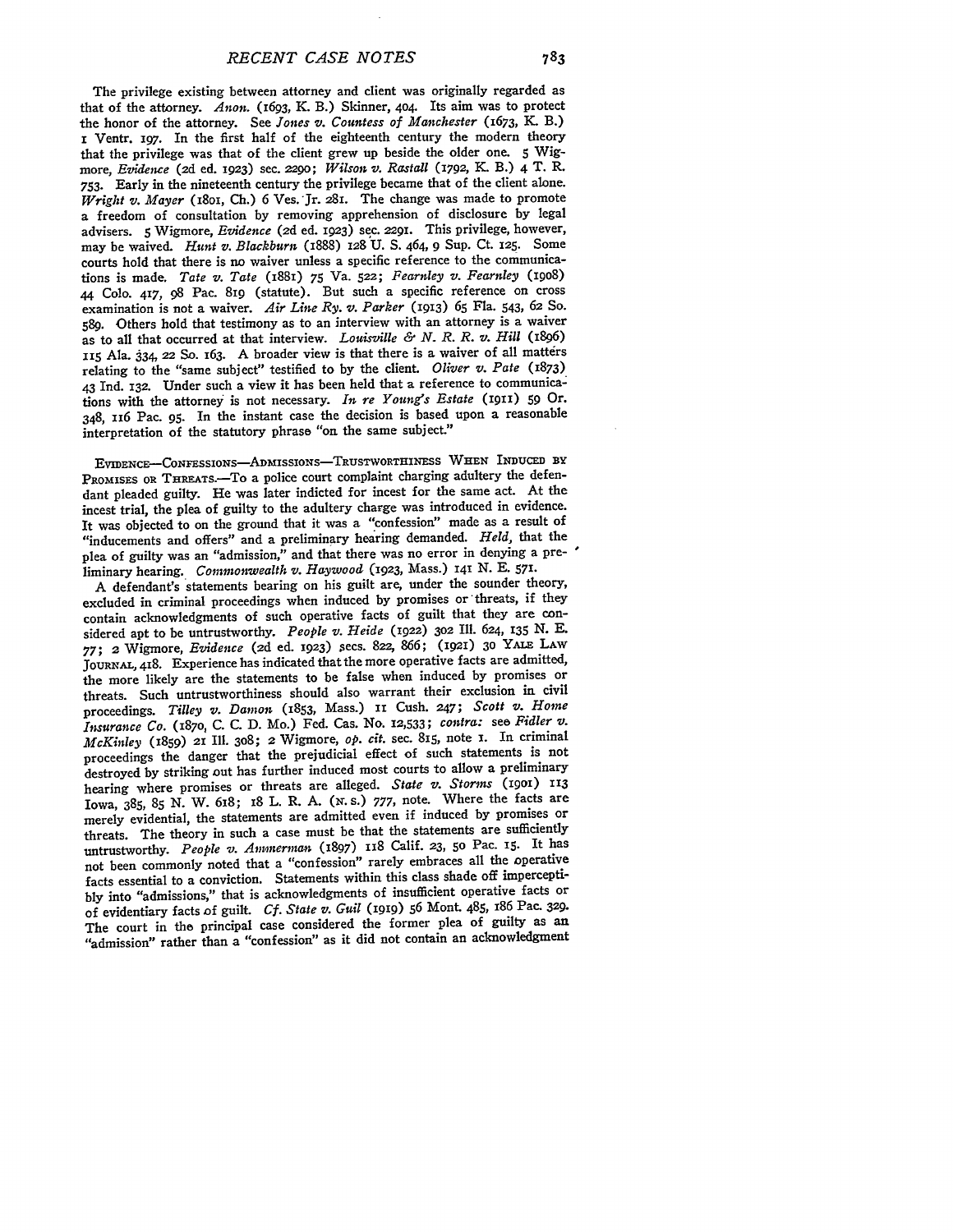of the relationship of the parties. But it was in itself a complete acknowledgment of a crime, and of an essential part of the crime charged. As such it seems more in harmony with the policy of the classification to consider the defendant's plea a "confession."

EXTRADITION-FUGITIVES **FROM** JUSTIcE-NECESSITY **FOR** PHYSICAL **PRESENCE AT** TIME OF COMMISSION OF CRIME.<sup>-The</sup> relator was indicted in Ohio for failure to support his minor children. He was a resident of New York, but had made several short visits to Ohio during the period covered **by** the indictment. A requisition from the Governor of Ohio for his arrest was honored **by** the Governor of New York, and an executive warrant issued. The relator sued out a writ of habeas .corpus. *Held,* (two judges *dissenting)* that the writ be sustained, since the relator was not a fugitive from justice. *People, ex rel. Gotts--*. *chalk, v. Brown.* (1923, 4th D.ept.) **207** App. Div. 695, 2Ol **N.** Y. Supp. 862.

**A** person who commits a crime against a state while outside of its territory may be punished by the state on a subsequent acquisition of personal jurisdiction. *State* v. *Wolkow* (1922) **1no** Kan. **722, 205** Pac. 639; **19** L. R. A. 775, note; **33** L. *R.* A. *(N.* s.) **331;** Cook, *The Logical and Legal Bases of the Conflict of Laws* (1924) **33** YALE LAW **JOURNAL,** 457, 462. The same principle has been applied to the crime of non-support. *In re Fowles* **(1913) 89** Kan.'430, **131** Pac. 598; *State* v. *Sanner* **(191o)** 81 Ohio St. 393, **90** N. E. ioo7; *contra: Ex* parte *Kuhns* **(1913) 36** Nev. 487, **137** Pac. **83.** The power to extradite, however, is limited by constitutional provision and congressional statutes to persons who are fugitives from justice. See U. S. Const. Art. 4, sec. 2; U. S. Rev. Sts. 1874, sec. 5278. The term "fugitive from justice" is generally confined to persons within the demanding state at the time the crime was committed. *Hyatt v. Corkran* **(19o3)** 188 **U. S.** 691, **23** Sup. Ct. 456; COMMENTS **(I915)** 3 **CAuIF.** L. REv. 236; NOTES (igi8) 18 COL. L. REV. **70;** Ann. Cas. 1918 D, io11, note. Extra-territorial crimes, which are the most dependent upon extradition for their enforcement, are thus without the pale of our extradition procedure. Due perhaps to the increasing recognition of such crimes, recent cases have adopted a more liberal interpretation of the term "fugitive from justice." The accused need **not** do within the demanding state all the acts necessary to accomplish the crime; any overt material act there is sufficient. *Strssheim* v. *Daily* **(1911)** 221 U. **S.** 280, **31** Sup. Ct. **558;** *Finch* v. *West* (1921) io6 Neb. 45, **182** N. W. **565.** In crimes which may **be** consummated without any overt act, it is sufficient that the accused visited the state during the period covered by the indictment. *Hogan v. O'Neill* (1921) **255** U. **S. 52,** 41 Sup. Ct. *222* (conspiracy). Or that he passed through in a train. *Ex parte Montgomery* **(1917, S.** D. **N.** Y.) 244 Fed. 967. Similarly in the case of a county a visit of a few days has been held to give jurisdiction of the crime of failure to support. State v. Ford (1922) 151 Minn. 382, 186 N. W. 812. The cases tend to regard the requirement of physical presence as a mere technicality, and to construe the extradition statute in favor of a more expeditious enforcement of the criminal laws of the states. This might well have been done in the instant case.

[While this issue of the **JOURNAL** was in press the Court of Appeals reversed the decision of the Appellate Division. Three judges dissented. See the April 18, 1924 number of the NEW YORK LAW JOURNAL.-ED.]

LABOR LAw-TRADE UNIONS-MEMBERSHIP-REMEDIES **FOR** WRONGFUL ExPULsioN.-The plaintiff member sued the defendant trade union for wrongful and malicious expulsion. The defense was that the plaintiff **had** not exhausted the remedy within the association. From a judgment of the lower court overruling the defense the defendant appealed. *Held,* that the court's ruling be affirmed. *Grand International Brotherhood of Locomoive Engineers* **v.** *Green* (1923, Ala.) **g8** So. **569.**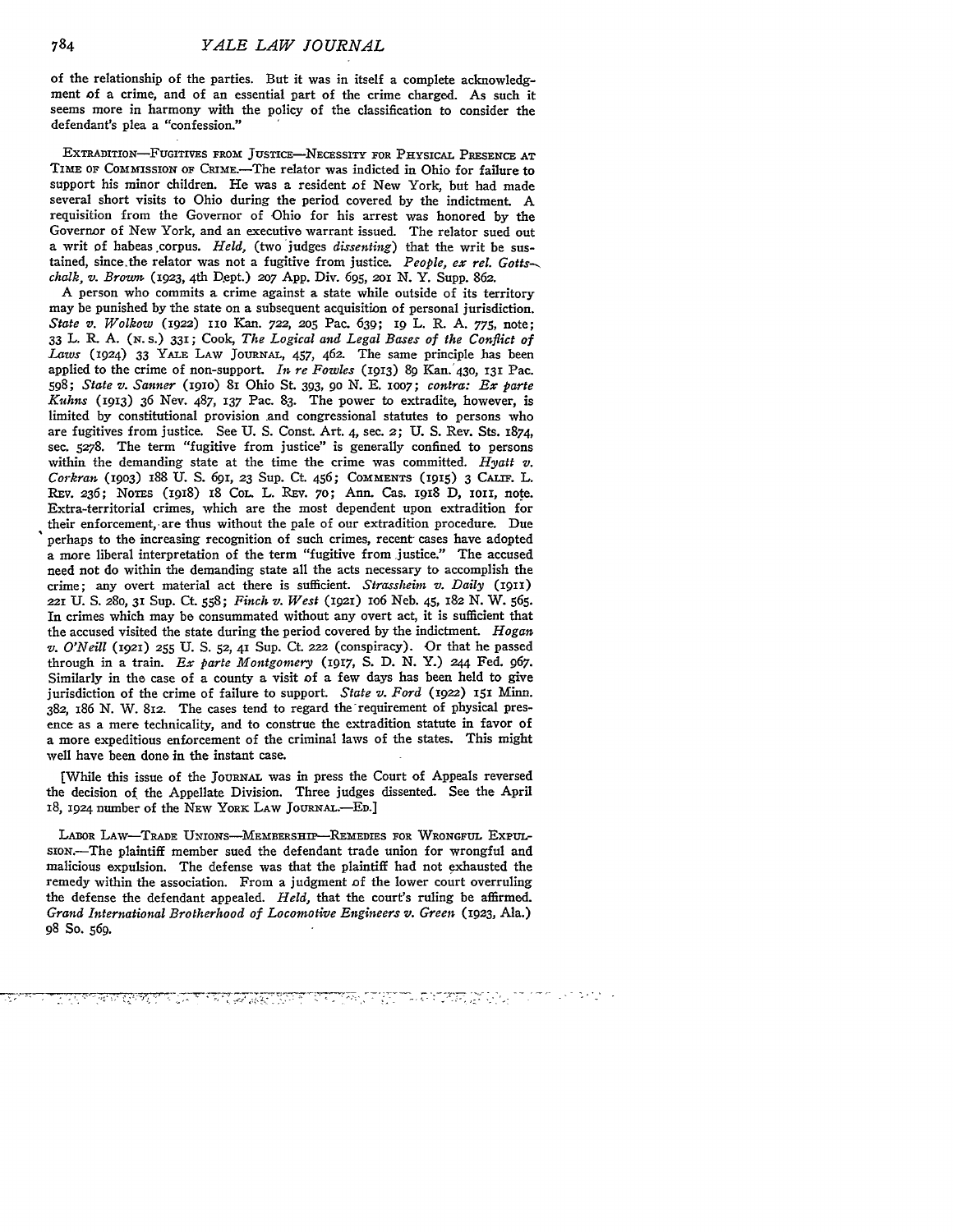Voluntary associations may impose any qualifications for membership. *Mayer v. The Journeymen Stonecutters' Assoc.* (1890) 47 N. J. Eq. 519, 20 Atl. 492. **A** member may withdraw at any time without the consent of the association in the absence of a contrary agreement between the members. *Somo v. Indpendent Order of Foresters* **(1917) 83** Or. 654, 164 Pac. 187. It is often said that courts have no jurisdiction to give relief against expulsion except where property rights are involved. *Rigby v. Connol* (i88o) L. R. **14 Ch.** Div. 482. But courts take jurisdiction when the decision within the organization is illegal or contrary to the rules of the association itself. *Schneider v. Local Union No. 6o (19o5)* I16 La. *27o,* **40 So.** *700* (member fined and suspended for refusal to appoint man recommended **by** the union to public office) **;** *Gardner v. East Rock Lodge* (1921) *96* Conn. 198, 113 **Atl. 308.** Similarly when the action is not bona fide or is contrary to "natural justice." *Otto v. Journeymen Tailors' Protective and Benevolent Union* (1888) 75 Calif. 308, **17** Pac. 217; *Burn v. National Amalgamated Labourers' Union* **[192o]** 2 Ch. 364; see **(192o)** 3o **YALE** LAW JOURNAL, 2o2. But not on questions of the internal government *,of* the association. *Stivers v. Blethen* (1923) **124** Wash. 473, **215** Pac. 7 (local union ordered by executive council to reimburse employer for money paid out to member as wages pending appeal). And it is usually stated that a member must exhaust his remedies within the association before seeking relief in court. *Pixley v. Cleaver (1920)* **1O5** Neb. 485, 181 **N.** W. 138. For the limitations of this doctrine see (1922) 31 YALE LAW **JOURNAL, 328.** The holding of the principal case, that the rule applies only when the member is seeking reinstatement and not when he is suing for damages, is supported by the cases. *Bonham v. Brotherhood of Railroad Trainmen* **(192o)** 146 Ark. 117,225 **S.** W. **335;** *Thompson v. Grand International Brotherhood of Locomotive Engineers (195o)* 41 Tex. Civ. **App.** 176, 91 *S.* W. 834. This seems reasonable so far as the remedy within would be inadequate in a suit for damages. An association would hardly award damages against itself for expelling a member; and to require him to exhaust the remedy within would only extend the proceedings. But whether the member should have a right to damages if the union is willing to reinstate him is questionable. In joining the union -a member would seem to agree to 'bear any injury due to mistakes of lower tribunals of the union until passed upon by its highest tribunal.

**MORTGAGES-DEPOSIT OF** TITLE **DEEDs-ORAL AGREEMENT TO EXECUTE A MORT-**GAGE.-The defendant's intestate, indebted to the plaintiff for **\$1,2oo,** orally agreed in consideration of a further advance of \$IOO, to execute a mortgage on certain land for the entire indebtedness. The plaintiff advanced this sum and received the deeds to the land for the sole purpose of having a legal mortgage executed. Before this could be done the intestate died. The plaintiff sought specific performance of the agreement. *Held*, that the Statute of Frauds was a bar to the plaintiff's recovery. *Sleeth v. Sampson* (1923) **237 N.** Y. *69, i42* **N. E. 355.**

In England, an equitable mortgage may be created **by** a deposit of title deeds. *Bank of New South Wales v. O'Connor* [1889, P. **C.]** 14 **A. C. 273, 282.** Most American jurisdictions do not recognize this doctrine because it violates the Statute of Frauds and the spirit of our registry system. *Meador v. Meador* (1871, Tenn.) **3** Heisk, **562;** *Graines v. Consol. Timber Co.* **(1914, D.** Or.) **215** Fed. **785;** *contra: Jennings v. Augir* (1914, **D.** Wash.) 215 Fed. **658; NoTEs** (1914) 14 CoL L. REv. **672.** New York early adopted the English view, but it has recently been discredited there. *Rockwell v. Hobby (1844,* **N.** Y.) 2 Sandf. **Ch. 9;** see *Ebling Brewing Co. v. Gennaro* **(1919, 2d** Dept.) **189 App.** Div. **782, 785, 179 N.** Y. Supp. 384, **387.** The court suggested in the instant case that since the deposit was not given for an immediate security the doctrine was not applicable. But most English cases consider that a deposit of deeds pending the preparation of a legal mortgage gives an even stronger case for relief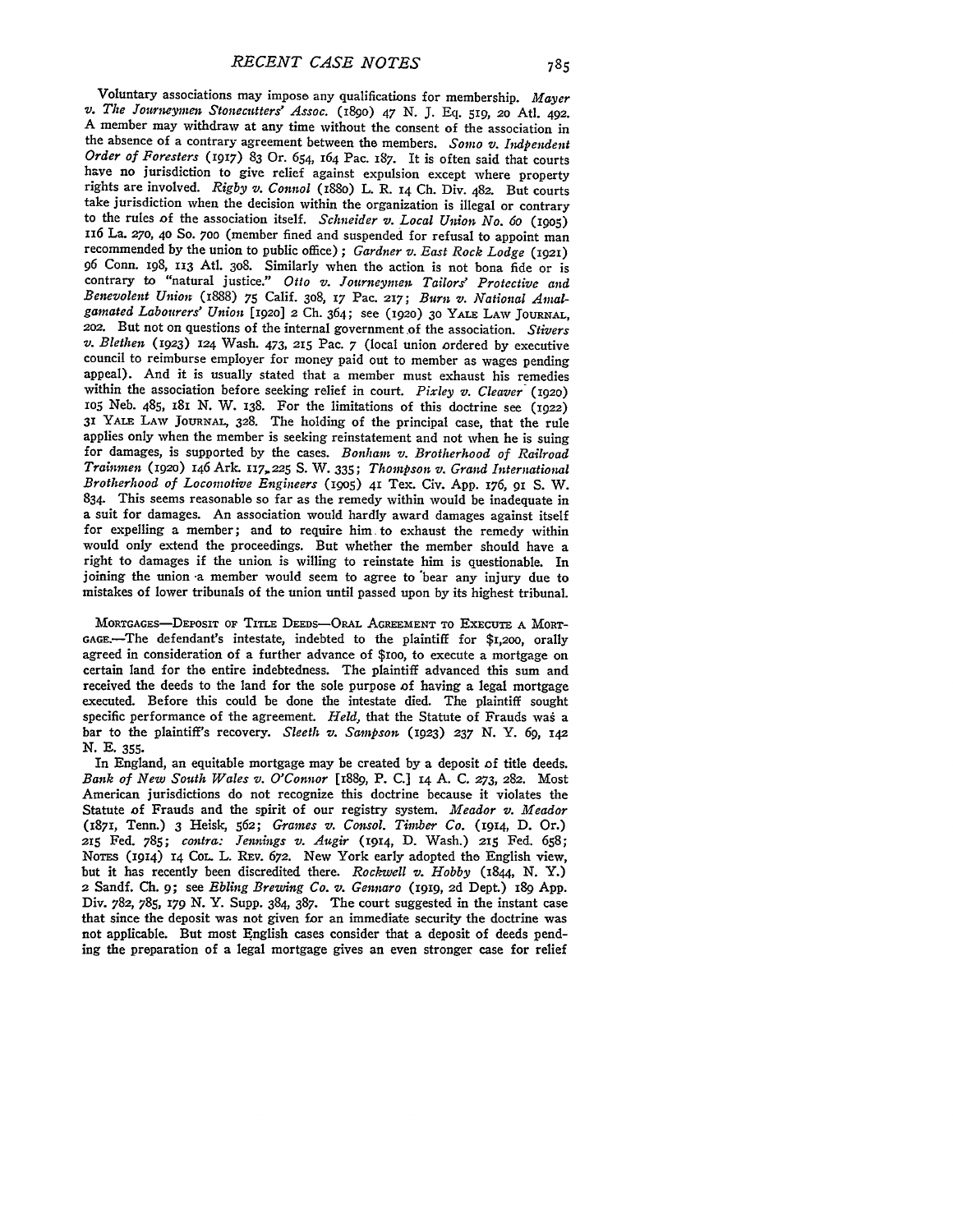to the lender. *Ex parte Bruce* (1813, Bankruptcy) **I** Rose, 374; *Hockley* v. *Bantock* (1826, **Ch.) I** Russ. 141; *contra: Norris v. Wilkinson (18o6,* **Ch.)** 12 Ves. 192. Strong *dicta* in several New York cases have intimated that a recovery might be allowed on the oral agreement alone. *Sprague v. Cochran* (1894) 144 *N.* Y. 1O4, 112, **38** N. E. IOOO, ioo2; *Stoddard v. Hart* (i86i.) **<sup>23</sup>** N. Y. **556,** 561; but see *Meixel* **v.** *Meixel* (1914, **1st** Dept.) 116 App. Div. 518, 146 N. Y. Supp. 587; see Stone, *The "Equitable Mortgage" in; New York* (1920) *<sup>20</sup>*CoL. L. REV. 519, **522.** And a few courts have so held. *Foster Lumber Co. v. County Bank* (9o5) **71** Kans. **I58,** 8o Pad. 49 (payment sufficient part performance) ; *Cole v. Cole* (1874) 41 **Md. 301** (failure to carry out the agreement constituting fraud); *Irvine v. Armstrong* (1883) **31** Minn. 216, **17** N. W. 343 (inequitable not to give relief). But by the majority view an agreement to give a mortgage is within the Statute of Frauds. *Edwards v. Scruggs* (i908) <sup>155</sup> Ala. 568, 46 So. 85o; 3 Tiffany, *Real Property* (2d ed. 1920) sec. **603.** And payment of money alone is not sufficient part performance. *Poarch v. Duncan* (i9o6) **41** Tex. Civ. App. **275,** 91 S. W. **1110; I** Williston, *Contracts* (i92o) sec. 491; see *Newman v. Newman* (Ig2i) **io3** Ohio St. **230, 133** N. E. 7o; <sup>18</sup> A. L. R. io98, note. The result in the instant case seems sound. The exception to the statute made in cases **Df** part performance shbuld not be extended to make such a transaction enforceable, as it would enable a simple loan to be converted into a security transaction. This is particularly true when as in the instant case a past indebtedness constituted the bulk of the consideration.

PROPERTY-SALvAGE-PoSSEsSION SUFFICIENT **TO** MAINTAIN TRESPASS AGAINST SUBSEQUENT SALVOR.<sup>-The</sup> plaintiffs located and attempted to salvage a wreck thought to contain gold. They maintained buoys over the wreck, and had succeeded in raising some of the cargo but no gold was found. The defendants demanded the privilege of aiding as co-salvors and sent down divers. The plaintiffs sought an injunction and damages for the trespass. An interim injunction-was refused and plaintiffs appealed. *Held,* that the injunction be granted and the plaintiffs recover damages for the trespass. Tle *Tubantia* (1924, P. D. **& Ad.) 40** T. L. R- **335.**

The operative facts said to constitute "possession" seem to be made to vary according to the result the court desires to reach in any particular case. Thus an action to recover the possession of a wild animal may be brought by one who has mortally wounded it so that actual capture is reasonably certain to follow. *Liesner v. Wanie* (1914) 156 Wis. 16, **145 N.** W. 374. Whereas encouragement of the development of natural resources has led to the rule that possessory rights in mineral deposits on public lands are not acquired **by** mere presence, unless coupled with discovery or active work toward discovery. Whiting v. Straup (1908) 17 *W-Yo.* **I, 95** Pac. 849. With lost goods, discovery plus some act of control gives such "possession" as founds trover against a third party. *Agnew v. Baker* **(1917) 204 Ill.** App. **56** (ordering abandoned car to be repaired); *Weeks v. Hackett* (9o8) **104** Me. 264, 71 Atl. **858.** But where the issue was larceny **by** the finder, full physical control before the felonious intent was formed was declared mere custody. *Pritchett v. State* (1854) 34 Tenn. 285. Where-no conscious physical control has been even attempted, ownership of a thing on or in which the disputed chattel is found has sometimes been allowed as an equivalent. *Goddard v. Winchell* **(1892)** 86 Iowa, **71, 52 N.** W. 1124; *McKee v. Gratz* **(1922)** *26o* U. **S.** 127, 43 Sup. Ct. 16; but see *Vickery v. Hardin* (1922, Ind.) 133 **N.** E. *922* (treasure trove). But intent to exclude the public from the land has been held requisite. *Hoagland v. Amusement Co.* (1902) **170** Mo. 335, **70 S.** W. 878; *Batteiger v. Penn. Co.* **(1916)** 64 Pa. Super. Ct. 195. Otherwise, however, where it seemed that return of the lost chattel to the owner was best accomplished by treating the owner of the *locus in quo* as the possessor, though there was no intent to exclude

786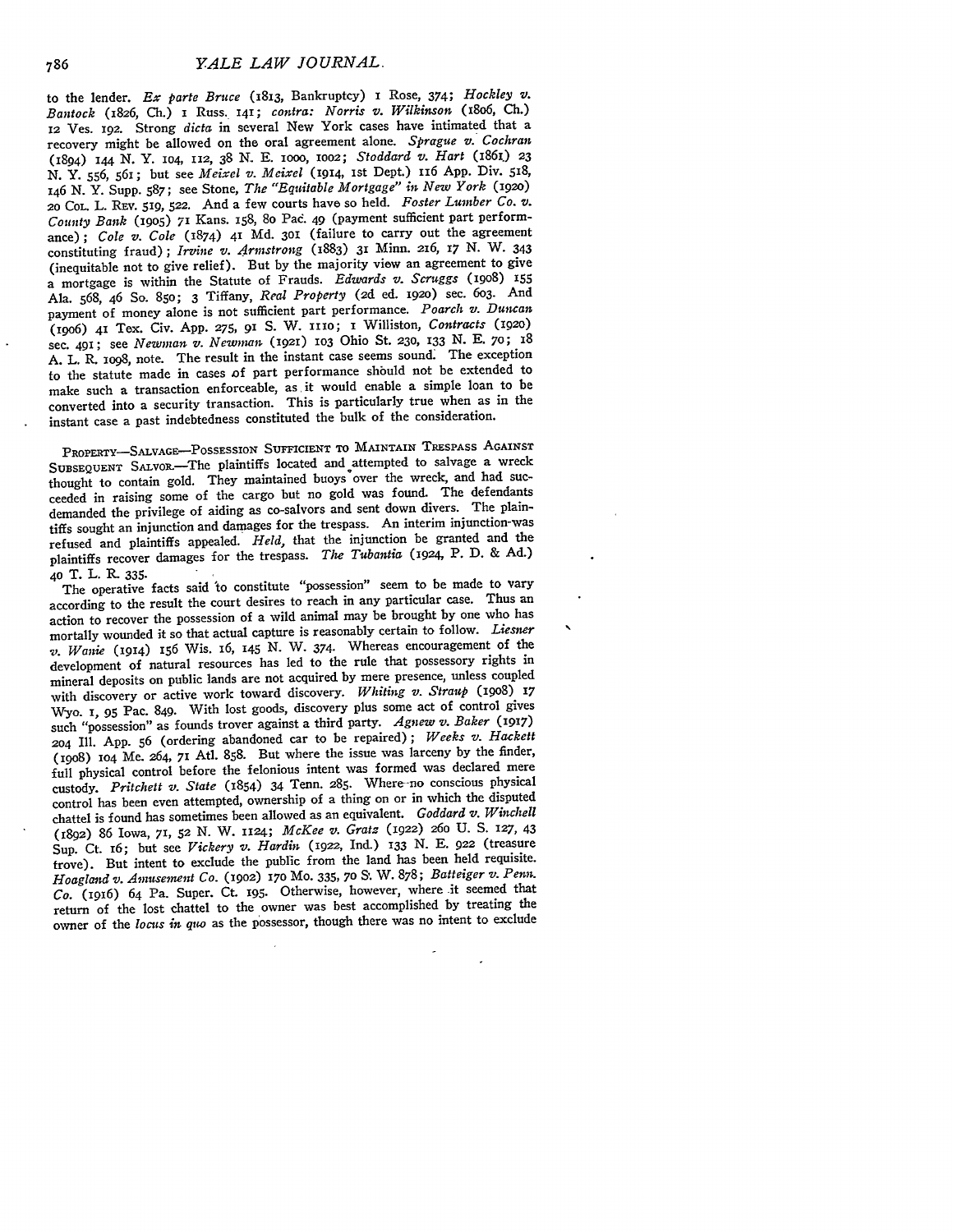others. *Foulke v. N. Y. Consol. Ry.* **(192o) "8 N.** Y. **269,** *127* **N. E. 237.** A similar policy leads to the protection of a first attempting salvor. Thus presence near the wreck satisfies the requirement of actual control except where the salvor is shown to be manifestly incompetent. *The Amethyst* **(1840)** Fed. Cas. No. **330;** see *The Eidilo* (1917, **E. D.** *N.* **C.)** 246 Fed. **47o.** To support a maritime lien against the owner, valuable salvage service is further required. *The Killeena* (188o) L. R **6** P. **193;** *Merrill v. Fisher* **(i9IO) 204** Mass. 6oq, *9I* **N. E. 132; NOTES (1920) 33 HARv.** L. REv. 453. But as against third parties there need be only an intent to exercise the control to the exclusion of others. *Bads v. Brazleton* (1861) 22 Ark *499* (buoy over wreck not sufficient) ; Holmes, *The Common Law* (i881) **216.** The instant case is sound.

SALES-SALE OF A GOING CONCERN--DELIVERY OF CHATTELS IN THE POSSESSION OF THIRD PARTIES.-The defendant agreed to buy the plaintiff's business, including the lease, good will and inventoried stock. One item in the bill of sale called for two hundred and forty-five batteries, at **\$15** each. The plaintiff failed to deliver one hundred and four of these batteries, which at the time for performance were rented out and in the hands of the plaintiff's customers. The defendant refused to perform. The plaintiff sued for **\$5,0oo,** the amount agreed upon in the contract as liquidated damages should the defendant fail to perform. *Held,* that the plaintiff could not recover. *Allen v. Baker* (1923, Or.) *22o* Pac. 574.

At common law and under section 43 (3) of the Uniform Sales Act, where goods are at the time of the sale in the hands of a third person, the seller does not fulfill his obligation to deliver until the third person acknowledges to the buyer that he holds the goods on the buyer's behalf. *Bentall v. Burn* (1824, I. B.) 3 Barn. & **C.** 423; *Edwards, Hudnwn & Co. v. Meadows* (18i) 71 Ala. *42; Bassett 2. Camp* (1881) 54 Vt. **232;** Williston, *Sales* (igo9) sec. 454. "Goods" is defined as including all chattels personal other than choses in action. Sales Act, sec. 76. But it can hardly be considered as including the good will of a business, and the universal applicability of the above rule on delivery may be doubted, where the thing sold by an indivisible contract is a going business, the respective transfers of a lease, good will, book accounts, and inventory being only parts of a whole. Recognition of a going business, as such, is repeatedly found in the law. So wherever "going concern value," as distinct from the physical assets, is used by courts as a basis for rate allowances to public service corporations. *Onuaha v. Omaha Water Co.* (IgIo) 218 **U. S.** 18o, **30** Sup. Ct. 615; *People v. Willcox* (1914) **21o N.** Y. 479, **1O4 N. E.** 911; *contra: Houston v. S. W. Bell Tel. Co.* (1922) **259 U. S. 318,** 42 Sup. Ct. 486; see **COMMENTS** (1922) **32** YALE **LAW JOURNAL, 390;** *ibid. 507.* Or where in preventing the appropriation of trade values the courts are in substance giving legal protection to "going value." *American Waltham Watch Co. v. United States Watch Co.* (1899) **173** Mass. *85,* 53 N. **E.** 141; *Waterman Co. v. Modern Pen Co.* (1914) **235** U. **S.** 88, **35** Sup. Ct. *91; Internationd News Se7vice v. The Associated Press* (IgI8) 248 U. **S. 215,** 39 Sup. Ct. 68. Or again, in condemnation proceedings, compensation is usually given on the basis of the enhanced market value, which is held to include "going value." *Kintg v. Minnwapolis Union Ry.* (1884) **32** Minn. **224;** *Philbrook v. Berlin-Shelburne Power Co.* **(1909) 75 N.** H. 599, 74 Atl. **873;** *Voigt v. Milwaukee County* (1914) **158** Wis. 666, **149 N.** W. **392.** Where a business is sold, the going concern quality is often the major value transferred. In such a case rules governing the sale of chattels as applied at least to such of the inventory as in use in a way peculiar to the business, and not anticipated by the Sales Act, should be subject to appropriate modification. This consideration **might** be applied to the instant case, especially since chattels kept for renting purposes, when rented out and earning profits, are better assets than those yet to be rented.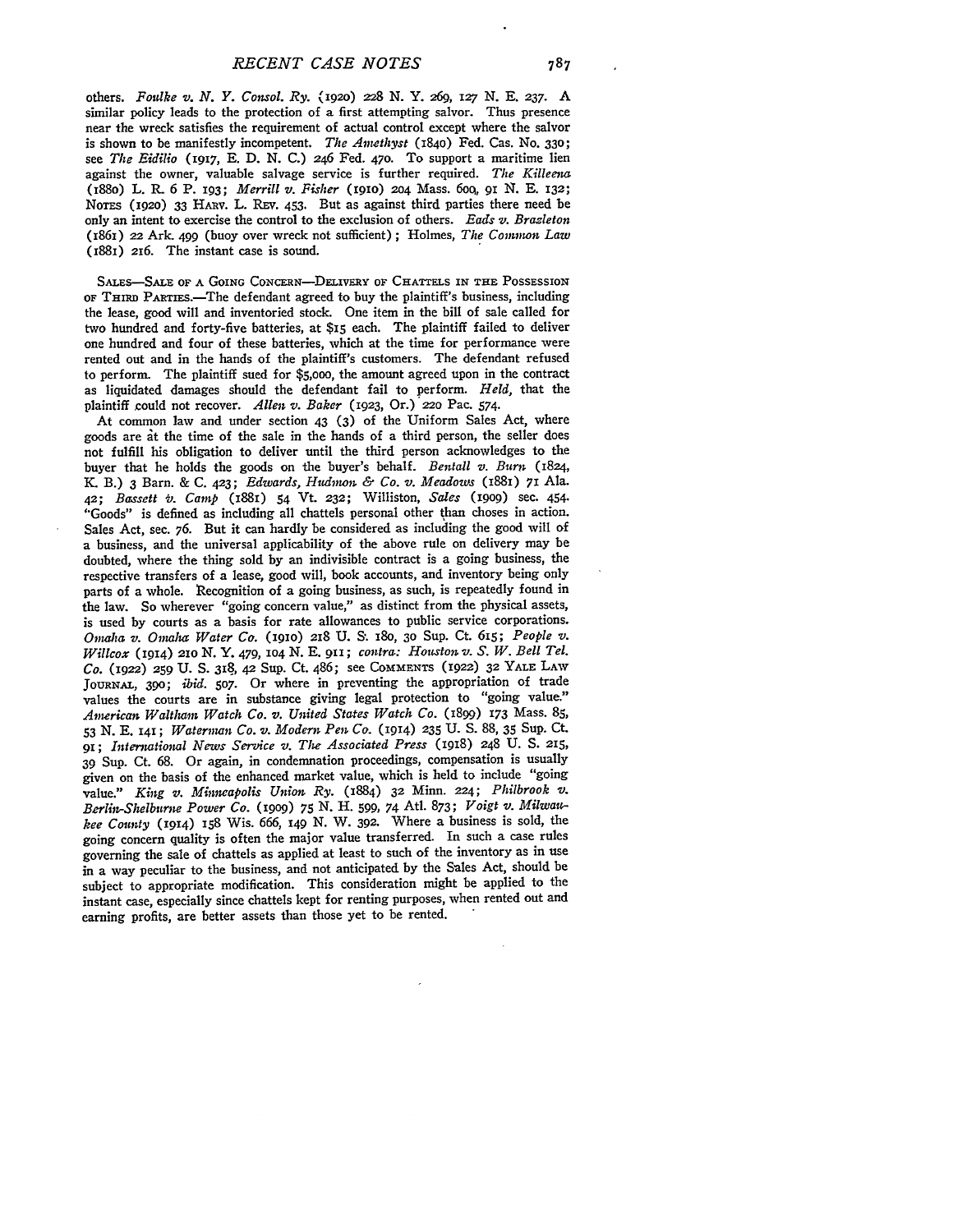TORTS-INJURIOUS FALSEHOOD-NO RECOVERY IN ABSENCE OF MALICE.--Posters announcing the plaintiff's appearance at the defendants' theatre were not altered after defendants learned that the statement was untrue. The plaintiff sued for injurious falsehood, or alternatively, for libel, alleging as damages the loss of an engagement. *Held,* that this was not libelous and that the plaintiff could not recover for injurious falsehood as there was no "actual intent of injuring the plaintiff." *Shapiro v. LaMorta* (1923, K. B.) 4o T. L. R. **39.**

The modern tendency is to allow recovery for non-defamatory but malicious falsehoods causing damage. *Hollenbeck v. Ristine* (1898) **105** Iowa, 488, **75** N. W. 355; *American Insurance Co. v. France* **(1903) I1 Ill.** App. 382; *Ratcliffe v. Evans* [1892, C. **A.]** 2 **Q.** B. **524.** In some jurisdictions, however, it has been held that the charge must also be defamatory. *Knight v. Blackford* (1884, Sup. Ct. **D. C.) 3** Mackey, **177;** *Legg v. Dunlevy* (i88i) io Mo. **App.** 461. In defamation an unauthorized use of defamatory words *prima facie* satisfies the fictional prerequisite of malice in law. *Allen v. Edward Light Co.* (1921) **<sup>209</sup>** Mo. App. *I65,* **233 S.** W. 953; *Switzer v. Anthony* (1922) 71 Colo. 291, 206 Pac. 391; *Morrison v. Ritchie & Co. (19o2,* Ct. of Sess.) **39** Scot. L. 432. But if the statement is conditionally privileged the plaintiff must show that the defamatory words were not spoken pursuant to the right and duty which created the privilege, but from some other motive. *Doane v. Grew* **(915) 220** Mass. 171, **io7 N.** E. **620.** Similarly in disparagement of property the defendant's real or supposed interest creates a privilege which is extinguished only upon proof of actual malevolence. *Swan v. Tappan* (1849, Mass.) **5** Cush. **104;** *British Railway Traffic & Electric Co. v. C. R. C. Co.* **[1922]** 2 K. B. **26o.** Here, too, if the defendant has no interest to protect and the false words are mere impertinent interference "malice" is said to be presumed. *Nagy v. Manitoba Free Press* (19o7) 16 Manitoba, 619, *affirmed* 39 Can. Sup. Ct. **340;** see Smith, *Disparage*ment of Property (1913) 13 Cor. L. REV. 13. In requiring proof of ill-will or intent to injure as an independent fact in injurious falsehoods the courts have apparently arrived at the same result as in the cases of qualified privilege without creating a *prima facie* cause of action from the mere fact of injury.

TRUSTS-REsULTNG TRUST FROM PAYMENT OF **PURCHASE PmicE-DEscENT-**PURCHASERS FROM TRUSTEE.-- A husband purchased land with his wife's money, and without her knowledge or consent, took title in his name. The husband died, and the wife remarried. On the death of the wife, the children of the first marriage claimed the land to the exclusion of a child born of the second marriage, and brought suit against her to remove an alleged cloud on title. *Held,* that the plaintiffs and defendant were seised in fee as tenants in common. *Tyndall v. Tyndall* (1923) 186 **N.** C. 27i, **119 S.** E. 354.

A resulting trust in favor of one paying the purchase price of land is not executed by the Statute of Uses. *Strimpfler v. Roberts* (1852) i8 Pa. 283; 1 Tiffany, *Real Property* **(1920)** 398; *contra: Hutchins v. Heywood* (1871) **5o** *N.* H. 491. The *cestui* has an "equitable" defense to an action of ejectment by the trustee. *Hynds v. Hynds* (1918) **274** MO. **123, 202** S. W. 387; see Cook, *Equitable Defenses* **(1923) 32** YA.E LAW JoURNAL., 645. He may get a "reconveyance" and so destroy the apparent title of the trustee. *O'Donnell v. O'Donnell* (1922) **303** Ill. **31,** 135 N. E. **28;** *Poll-man v. Curtice* **(1919,** C. C. A. 8th) **<sup>255</sup>** Fed. 628 (same as to purchaser with notice). The trustee has only a power to pass good title to a purchaser for value without notice. *Talley v. Morley* **(1919) 149** Ga. **529, ioi** S. E. io2o; see *Goode v. R iley* (1891) 153 Mass. **585,** 28 N. E. 228; Hohfeld, *Fundamental Legal Conceptions* (1923) **155.** But he is liable in damages for such a conveyance in breach of the resulting trust. *Davis v. Dickerson* (1918) 137 Ark. 14, 2o7 **S.** W. 436; 3 Pomeroy, *Equity Jurisprudence* (4th ed. 1918) sec. Io58. These results as to the "rights" of the trustee and *cestui*